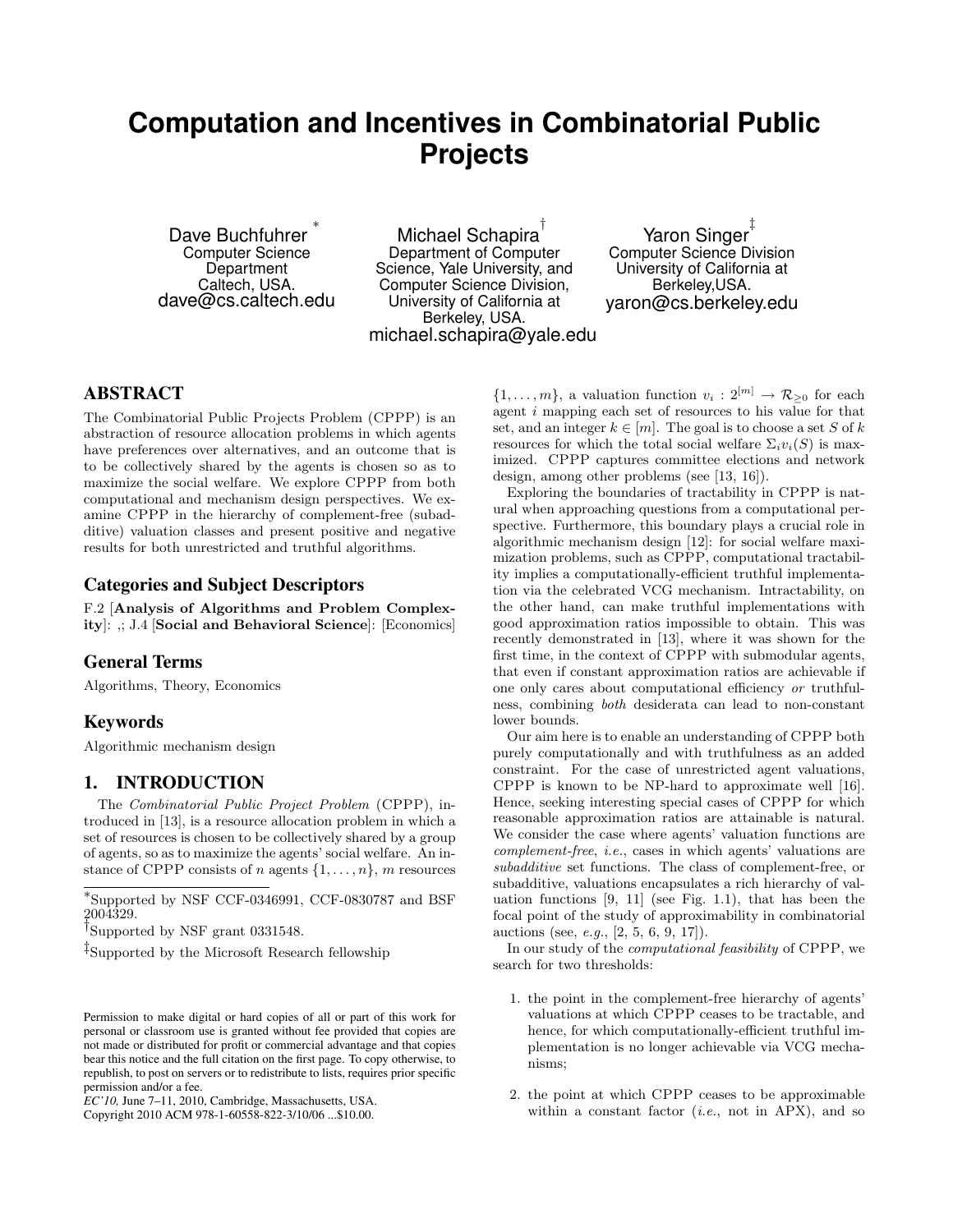

Figure 1.1: The Complement-Free Hierarchy

CPPP cannot be well approximated even from a purely computational perspective (disregarding incentives).

In our study of incentives in CPPP, we focus both on general truthful mechanisms and on the broad class of "VCGbased", or "maximal-in-range", mechanisms, that have received much attention in algorithmic mechanism design recently (see [2, 3, 8, 13]).

CPPP is closely related to combinatorial auctions, which have been studied extensively across the computer science, microeconomics and operations research disciplines over past decades. To date, despite much research, many big questions regarding the interplay between computation and truthfulness in combinatorial auctions and other related games remain wide open. We believe that CPPP is a more suitable arena for exploring the fundamental connections between computation and truthfulness. Indeed, the advances in [13] and [7], as well as our results, demonstrate the amenability of CPPP to an algorithmic mechanism design examination.

#### 1.1 Our Results

We now briefly and informally survey our main results and their implications:

Is CPPP tractable? For CPPP with  $n$  agents, we show that even for the lowest (most restricted) class of valuations in the complement-free hierarchy, finding an optimal outcome is NP-hard. Specifically, CPPP is hard even for "unitdemand" valuations, in which every agent is only interested in getting a single resource. Moreover, going up just one step higher in the hierarchy, CPPP becomes hard even for a constant number of agents.

On the positive side, we present an optimal (and truthful via VCG payments) algorithm for an interesting special case of CPPP.

Is CPPP approximable? Our main inapproximability result is for *fractionally-subadditive* valuations. We show that, unlike the case of CPPP with submodular valuations [13], for fractionally-subadditive valuations, no constant approximation ratio is achievable (unless P is contained in quasi-NP). Our result is nearly tight [16], answers an open question from [16], and is the first non-constant computational complexity lower bound for this class (and for subadditive valuations in general).

We present many other positive and negative approximability results: We show that the  $1 - \frac{1}{e}$  approximation ratio for CPPP with submodular valuations [13] is tight even for unit-demand valuations. By contrast, we present improved ratios for other well-studied subclasses of submodular valuations.

Truthful mechanisms for CPPP. We present both truthful mechanisms and hardness results for truthful computation. In particular, we present an inapproximability result for truthful mechanisms for CPPP that both strengthens and greatly simplifies the result in [13]. Surprisingly, our result holds even for the case of a single agent, thus raising an intriguing question in algorithmic mechanism design. We also present a truthful constant-approximation mechanisms for interesting special cases of CPPP.

Finally, we present several inapproximability results for the class of "VCG-based", or "maximal-in-range", truthful mechanisms. In particular, we show that no constant approximation ratio is achievable for such mechanisms even with unit demand valuations. Interestingly, we show a truthful constant-factor approximation for CPPP with unit-demand agents, thus establishing a gap between VCG-based and general truthful mechanisms.

Our results are summarized in the tables below (Fig. 1.2 and 1.3, which also suggest interesting directions for future research).

### 1.2 Organization of the Paper

Each of the sections 2-6 focuses on exactly one class in the complement-free hierarchy. In Sec. 2 we present our results for unit-demand valuations. Sec. 3, 4, 5 and 6, deal with multi-unit-demand valuations, capped additive valuations, coverage valuations, and fractionally-subadditive valuations, respectively. We conclude and discuss our results in Sec. 7.

# 2. UNIT-DEMAND: TRUTHFULNESS AND **COMPLEXITY**

Unit-demand valuations. The simple class of unit demand valuations, in which every agent is only interested in getting a single resource, constitutes the lowest level of the complement-free hierarchy (see [9, 11], where unit-demand valuations are termed "XS").

DEFINITION 2.1 (UNIT-DEMAND VALUATIONS). A valuation v is called unit demand if  $v(S) = \max_{i \in S} v({i}),$  for every  $S \subseteq [m]$ . Such a valuation is represented by a list of the m values  $v({j}), j \in [m]$ .

Our results in this section shall be proven for an even more restrictive class of valuations: unit demand valuation such that  $v({i}) \in {0,1}$  for each resource i, and each agent has a value of 1 for at most 2 resources. We shall refer to this subclass of unit-demand valuations as "2-{ $0,1$ }-unitdemand".

THEOREM 2.1. CPPP with  $n \; 2\text{-} \{0,1\}$ -unit-demand valuations is NP-hard to solve optimally. Furthermore, no algorithm for CPPP with n unit-demand valuations has an approximation ratio of  $1 - \frac{1}{e} + \epsilon$  unless P=NP (for any constant  $\epsilon > 0$ ).

PROOF. We will show an approximation preserving reduction from MAX-t-COVER. The problem of MAX-t-COVER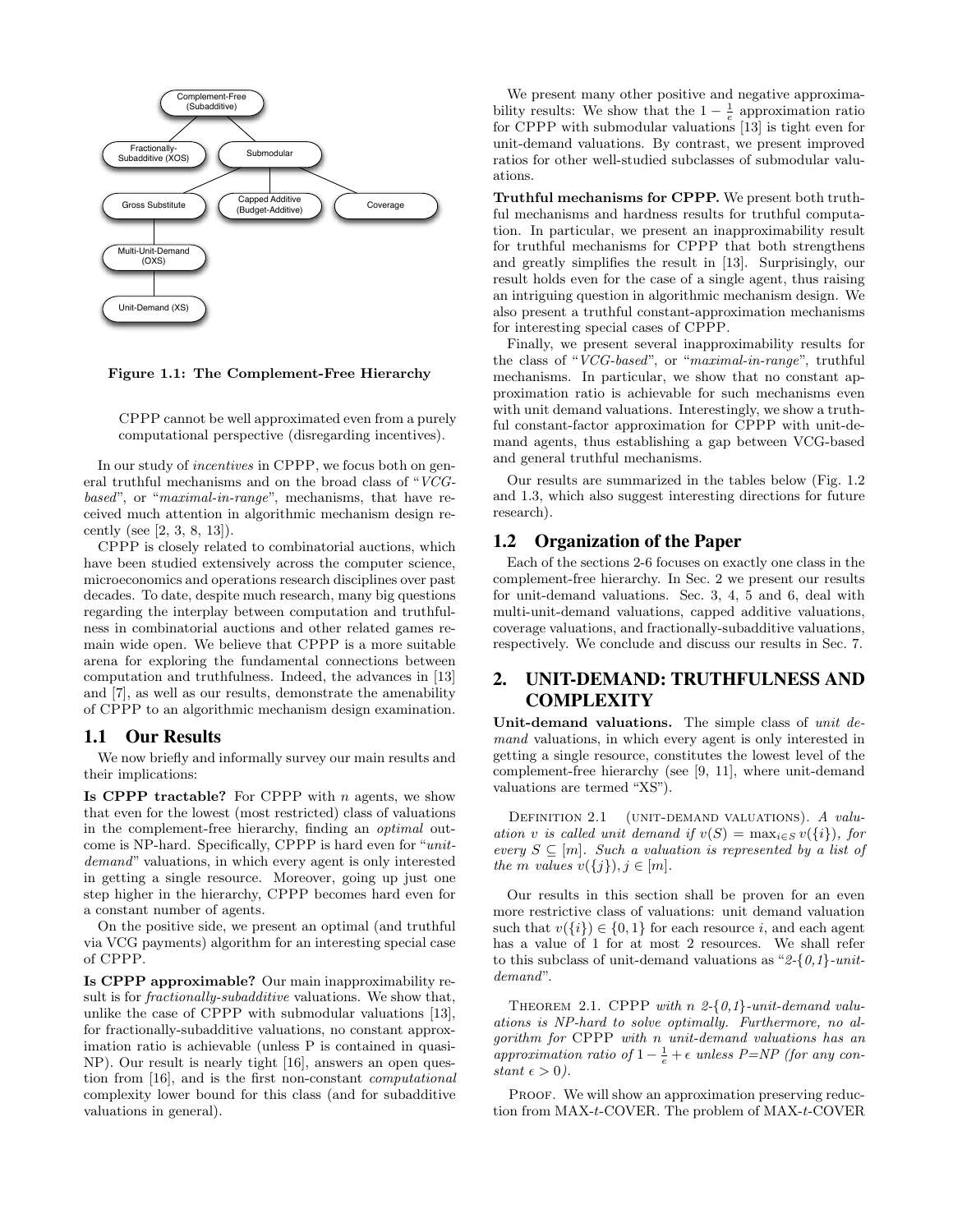| valuation class          | no. of agents    | appx. ratio $\overline{r}$                                                                       |  |
|--------------------------|------------------|--------------------------------------------------------------------------------------------------|--|
| unit-demand              | constant         | $r=1$                                                                                            |  |
|                          | $\boldsymbol{n}$ | $r = 1 - \frac{1}{e}$ [New]                                                                      |  |
|                          | 1,2              | $r=1$ [New]                                                                                      |  |
| multi-unit-demand        | 3                | $2/3$ [New] $\leq r < 1$ [New]                                                                   |  |
|                          | $\geq 4$         | $1-\frac{1}{e}$ [10] $\leq r < 1$ [New]                                                          |  |
|                          | >10              | $1-\frac{1}{e}$ [10] $\leq r < 1-\epsilon$ (FPTAS)[New]                                          |  |
|                          | $\boldsymbol{n}$ | $r = 1 - \frac{1}{e}$ [New]                                                                      |  |
|                          |                  | $r=1$                                                                                            |  |
| capped additive          | constant > 2     | $r = 1 - \epsilon$ (FPTAS) [New]                                                                 |  |
|                          | $n_{\rm c}$      | $r=1-\frac{1}{e}$ [New]                                                                          |  |
| fractionally-subadditive | constant         | $r=1$                                                                                            |  |
|                          | $\,n$            | $\max\{\frac{1}{n},\frac{1}{\sqrt{m}}\}$ [16] $\leq r\leq 2^{-\frac{\log^{1-\gamma}n}{6}}$ [New] |  |

Figure 1.2: Computational Results

| valuation class          | no. of agents |                                | Truthful appx. ratio $r \mid \text{VCG-based approx. ratio } r$ |
|--------------------------|---------------|--------------------------------|-----------------------------------------------------------------|
| $2-\{0,1\}$ unit-demand  | $\, n \,$     | $1/2 \leq r < 1$ [New]         |                                                                 |
| unit-demand              | $\,n$         |                                |                                                                 |
| multi-unit-demand        |               | $2/3 \le r < 1$ New            |                                                                 |
|                          | $n_{\rm s}$   |                                | $r = \frac{1}{\sqrt{m}}$ [New]                                  |
| capped-additive          |               |                                |                                                                 |
| coverage                 |               | $r = \frac{1}{\sqrt{m}}$ [New] |                                                                 |
| fractionally-subadditive | $\,n$         |                                |                                                                 |

Figure 1.3: Truthful Mechanism Results. Question marks indicate that the only bounds known are a  $\frac{1}{\sqrt{m}}$ lower bound based on the VCG-based mechanism shown in [16] and a purely computational upper-bound.

takes as input a collection of subsets  $\mathcal F$  of a set A and an integer t. The goal is to find t sets in  $\mathcal F$  which have a union of maximum cardinality. It was shown in [4] that MAX-t-COVER cannot be approximated to within  $1 - 1/e + \epsilon$  for any constant  $\epsilon > 0$  unless  $P = NP$ .

Consider a MAX-t-COVER instance over set A with  $\mathcal{F} =$  $\{S_1, \ldots, S_\ell\}$  and number of sets to be chosen t. We create a CPPP instance with resource set  $\mathcal F$  and  $|A|$  agents, one corresponding to each element of A. The agent corresponding to element a values each resource  $S_i \in \mathcal{F}$  as

$$
v_a(S_i) = \begin{cases} 1, & a \in S_i \\ 0, & \text{otherwise} \end{cases} .
$$

So the value for agent  $a$  is 1 if  $a$  is covered by the chosen set and 0 otherwise. Thus, the social welfare is number of covered resources, or the cardinality of the union of the chosen sets. By setting the number of resources allowed to be chosen to  $k = t$ , we see that if we can approximate the social welfare to within any factor  $\alpha$ , we get an  $\alpha$ -approximation of MAX-t-COVER as well. So by [4], an approximation of  $1 - 1/e + \epsilon$  is not achievable.  $\square$ 

Observe that the above hardness of approximation result is tight (a simple greedy algorithm obtains an approximation ratio of exactly  $1 - \frac{1}{e}$ ). Note that the above proof required  $|\mathcal{F}|$  agents, each with very simple  $0/1$  valuation functions. Observe that if there is only a constant number  $c$  of agents, one need only consider  $\binom{m}{\min(c,k)} \in poly(m)$  sets of resources in order to find one which maximizes the social welfare, and hence CPPP with a constant number of unit-demand agents can be solved in polynomial time.

VCG-based mechanisms. We next consider the class of VCG-based, or maximal-in-range (MIR), mechanisms. For a thorough explanation about MIR/VCG-based mechanisms, see [13]. Informally, MIR mechanisms output, for each possible input, the *optimal* outcome within a *fixed* set of outcomes. That is, a MIR mechanism  $M$  has a fixed set  $R$ of possible outcomes (subsets of resources of size  $k$ ) and, for each *n*-tuple of agents' valuations  $(v_1, \ldots, v_n)$ , chooses a subset  $r \in R$  that maximizes the social welfare  $\Sigma_i v_i$  over R. The collection  $R$  is called  $M$ 's range.

[16] shows a computationally-efficient MIR mechanism for CPPP with subadditive valuations that has an approximation ratio of  $\frac{1}{\sqrt{m}}$ . This approximation ratio is tight for MIR mechanisms even when restricted to  $2-\{0,1\}$ -unit-demand valuations.

THEOREM 2.2. No computationally-efficient MIR mechanism can approximate CPPP with n  $2-\{0,1\}$ -unit-demand valuations within  $m^{-(\frac{1}{2}-\epsilon)}$  (for any constant  $\epsilon > 0$ ) unless  $NP \subseteq P/poly$ .

PROOF. Our proof is based on the proof technique in [13], where the use of VC dimension to set bounds on the approximability of MIR mechanisms is introduced. The reader is referred to [13] for a comprehensive explanation. We begin by noting that in [13] it was shown that any algorithm for CPPP which achieves an approximation ratio of at least  $m^{1/2-\epsilon}$  has a range of size  $\Omega(e^{m^{\epsilon}})$ . This proof required that for any  $V \subseteq [m]$ , it is possible to create a set of agents such that the social welfare is  $v(S) = |V \cap S|$ . This is easy to do with  $n \geq 0,1$ -unit-demand agents, resulting in the following useful lemma: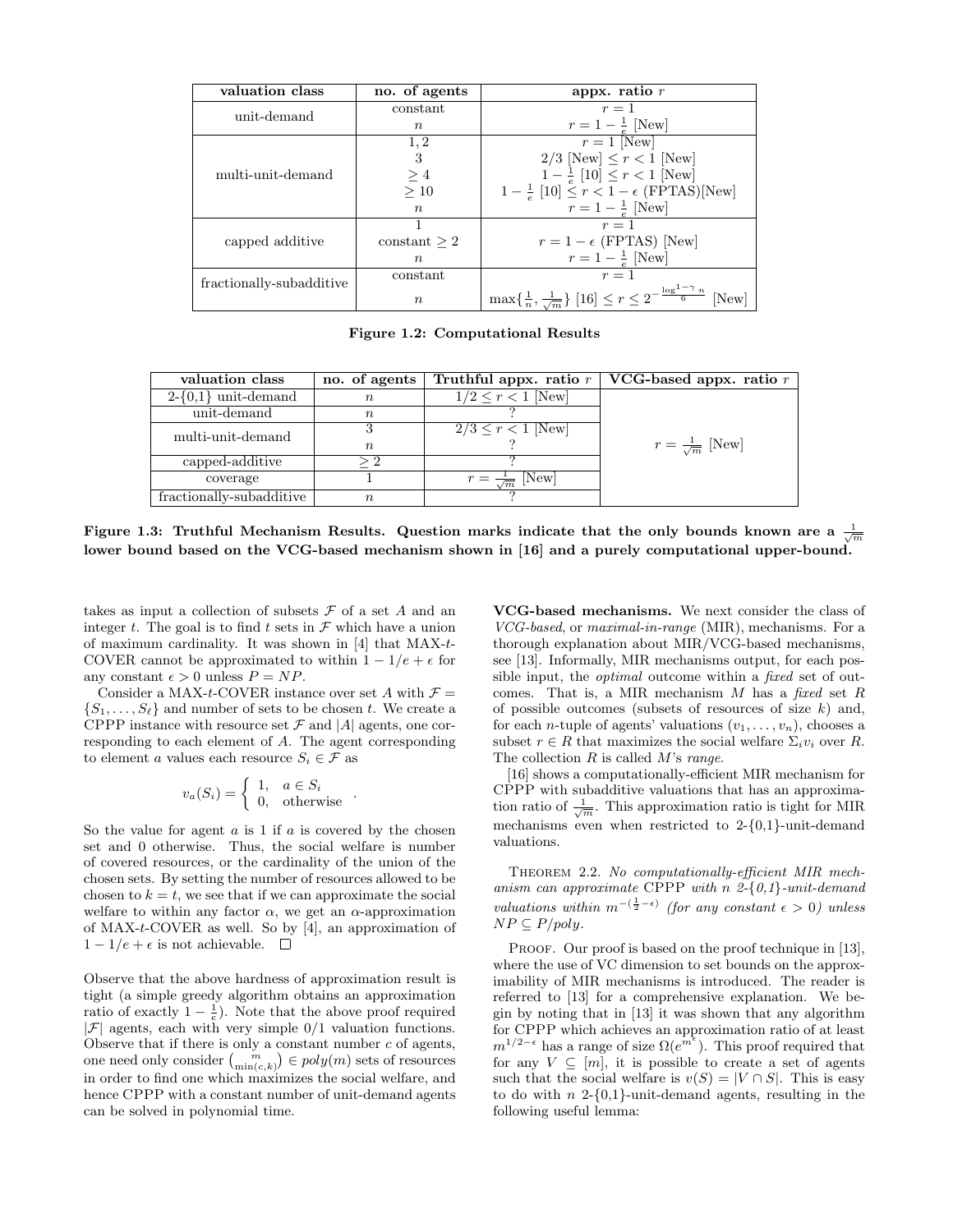LEMMA 2.3. If a maximal-in-range mechanism for CPPP with  $n \n2-\{0,1\}$ -unit-demand agents achieves an approximation ratio of at least  $m^{1/2-\epsilon}$ , it must have a range of size  $\Omega(e^{m^{\epsilon}}).$ 

From this, we can use the Sauer-Shelah lemma to see that the range has a VC dimension at least  $m^{\alpha}$  for some constant  $\alpha > 0$ . This large range allows us to perform reductions similar to the ones we use in our NP-hardness proofs to show inapproximability. We begin with the modified unit-demand reduction.

As shown above, any maximal-in-range mechanism which approximates better than  $m^{1/2-\epsilon}$  must have a range with VC-dimension at least  $m^{\alpha}$ . Re-order the resources such that the  $m^{\alpha}$  corresponding to this VC-dimension are the set  $[m^{\alpha}]$ . We show a reduction from vertex cover with  $m^{\alpha}/2$  edges. Let  $k' < k$  be the target size of the vertex cover. The first  $|V|$  resources correspond to the vertices.

The first  $2|E| = m^{\alpha}$  agents correspond 2 to each edge, and have valuation 1 if the corresponding edge is covered by one of the vertices corresponding to a resource chosen from  $[m^{\alpha}]$ , we have  $m - m^{\alpha}$  agents, one corresponding to each resource outside of  $[m^{\alpha}]$  where the agent corresponding to resource i has valuation

$$
v_i(S) = \begin{cases} 1, & i \in S \\ 0, & \text{otherwise} \end{cases} .
$$

If a single edge is unsatisfied, more social welfare can be obtained by adding a resource from  $[m^{\alpha}]$ , where some resource adds at least 2 to the social welfare than by adding a resource from  $[m] - [m^{\alpha}]$ , which only contributes 1. So if the minimum vertex cover has size  $k^*$ , the maximum social welfare is  $2|E| + (k - k')$ . Furthermore, M will find this maximum, as it's range includes every subset of  $[m^{\alpha}]$ , padded out with arbitrary elements from  $[m] - [m^{\alpha}]$  to reach size k. Thus,  $M$  can be used to find the size of the minimum vertex cover and therefore cannot run in polynomial time unless  $NP ⊂ P/poly$ . □

General truthful mechanisms. Theorem 2.2 shows that no constant-approximation MIR mechanisms exist even for CPPP with 2-{0,1}-unit-demand valuations. In contrast, a simple non-adaptive greedy algorithm achieves an approximation ratio of  $\frac{1}{2}$  for 2-{0,1}-unit-demand valuations that is truthful without payments, thus establishing a large gap between what is achievable via MIR and general truthful mechanisms.

THEOREM 2.4. There exists a computationally efficient, truthful mechanism for CPPP with n agents with  $2-\{0,1\}$ unit-demand valuations that achieves an approximation ratio of  $\frac{1}{2}$ .

#### PROOF. The mechanism :

- 1. for each resource j let  $s_i = |\{i : v_i(\{j\}) = 1\}|$ .
- 2. sort the m resources in decreasing order by the value of  $s_i$ , breaking ties in favor of resources with lower indices.
- 3. output the set  $S$  consisting of the  $k$  first resources in the above ordering.

This is clearly an efficient algorithm, as sort only requires  $O(n \log n)$  time, and in this case bucket sort can be used to achieve a linear time mechanism.

The mechanism as described essentially allows agents to vote for 2 resources, then chooses the  $k$  with the most votes. An agent only benefits from adding votes to the 2 resources that he actually desires, as adding other resources to the top k does not improve his social welfare. As the two resources are desired equally, there is no advantage to voting for one of the resources the bidder desires and not the other. So there is never an incentive for an agent to not declare his valuation truthfully.

We will now see that this has an approximation ratio of 1/2. Every agent has a value of either 0 or 1 for the chosen set. If an agent has a value of 1, we call that agent satisfied. For each resource j, let  $s_j$  be the number of agents satisfied by j. For any set  $T$ ,  $\sum_{j \in T} s_j$  is an upper bound on the social welfare of T. Clearly, S maximizes  $\sum_{j \in S} s_j$  for sets of size k, so  $\sum_{j \in S} s_j$  is an upper bound on the maximum social welfare. Furthermore, each agent is satisfied by at most 2 resources in  $S$ , so the social welfare of  $S$  is at least  $\sum_{j \in S} s_j/2 = 1/2 \sum_{j \in S} s_j$ , which is at least 1/2 the maximum social welfare.

# 3. MULTI-UNIT-DEMAND: AN OPTIMAL MECHANISM FOR 2 AGENTS

Multi-unit-demand valuations. Multi-unit-demand valuations (termed "OXS" in [9, 11]) are a generalization of unit-demand valuations.

DEFINITION  $3.1$  (MULTI-UNIT-DEMAND). A valuation v is a multi-unit-demand valuation if there exist unit demand valuations  $\{v^1, \ldots, v^w\}$  such that, for every  $S \subseteq [m],$ 

$$
v(S) = \max_{P = \{P^1, \dots, P^w\}} \sum_{r \in [w]} v^r(P^r)
$$

where the above maximum is taken over all w-partitions  $P =$  $\{P^1,\ldots,P^w\}$  of S. Such a valuation agent is represented by a list of the w unit demand valuations.

How hard is CPPP with multi-unit-demand valuations? Unit-demand valuations are a subclass of multi-unitdemand valuations, and so our negative results in Sec. 2 for CPPP with  $n$  agents extend to multi-unit-demand valuations. What about a constant number of agents? One can easily show that CPPP with a single multi-unit-demand valuation is optimally solvable in a computationally-efficient manner using maximum matching on a bipartite graph. Below, we shall prove that CPPP with 2 multi-unit-demand valuations is tractable. We now present the following hardness result for CPPP with 3 multi-unit-demand valuations:

THEOREM 3.1. CPPP with 3 multi-unit-demand valuations is NP-hard to solve optimally.

PROOF. We reduce from 3-Dimensional Matching (3DM). Given a 3DM instance  $M \subseteq [q] \times [q] \times [q]$ , the goal is to determine whether there exists a set  $M' \subset M$  of size q such that no to members of  $M'$  share a coordinate. Our reduction is as follows. The set of resources is M. The number of resources to be chosen is  $k = q$ . If there is a set of size q such that no two members share a coordinate, then there should be  $q$  different values for each coordinate in the set.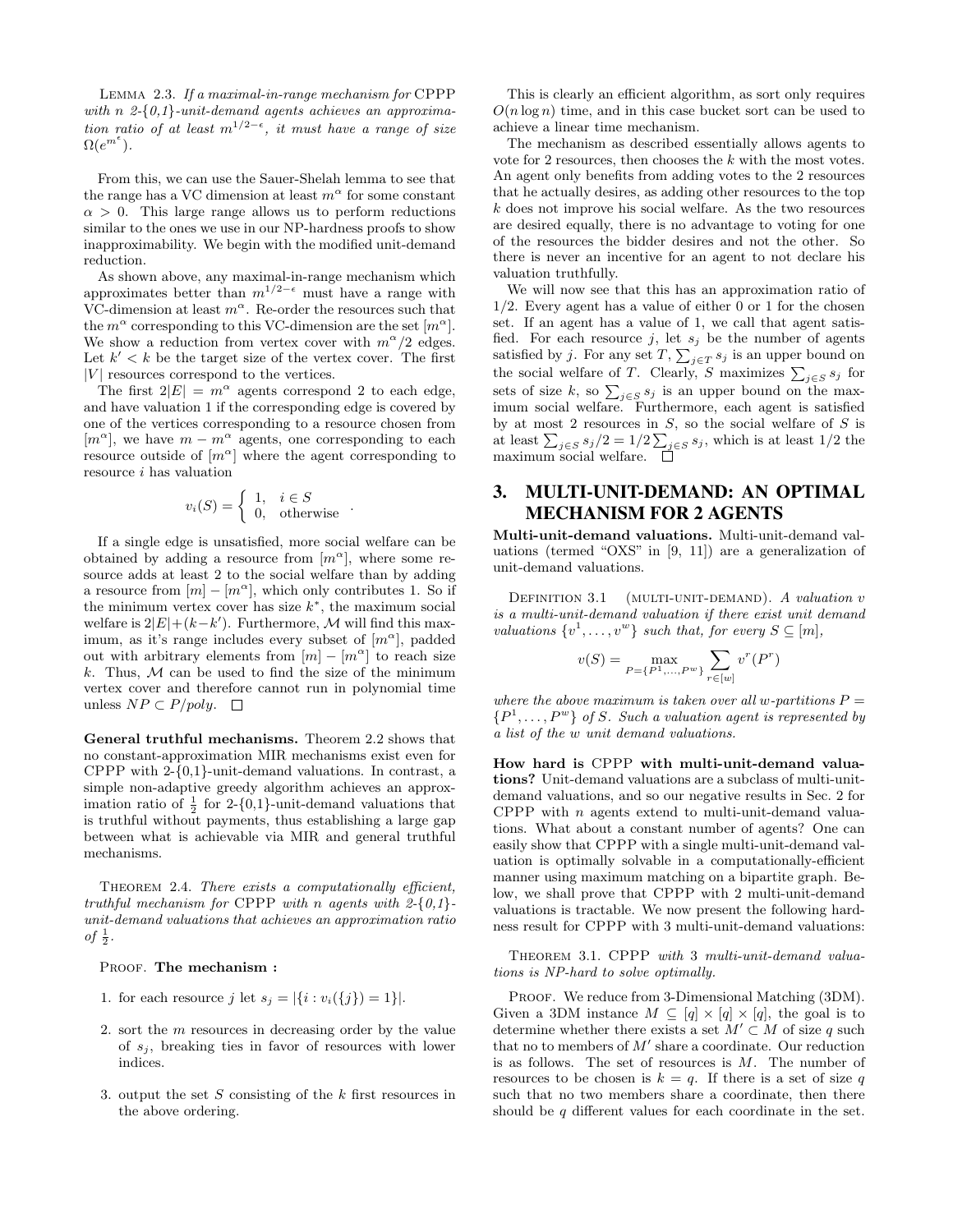We will simply create an agent for each coordinate that has a valuation equal to the number of distinct values seen in that coordinate, so that the social welfare is maximized if no two resources coincide on any coordinate.

The *i*th agent values set  $S$  by the number of different values for the ith coordinate in set S. This valuation is multi-unit-demand because it can be built out of the  $q$  unitdemand valuations that value 1 to any set containing a resource with a j in the ith coordinate, for any  $1 \leq j \leq q$ . The maximum possible value is  $q(1)$  from each unit-demand valuation), and this is only achievable if every possible value of the ith coordinate appears in S.

The maximum social welfare of this auction is  $3q$  iff the 3DM instance is positive. Clearly, any set  $M'$  of size q will have social welfare  $3q$  iff none of the resources in the set share a coordinate, as the maximum value of  $q$  is achieved by each agent none of the resources share the coordinate corresponding to that agent.  $\square$ 

While the above theorem leaves open the possibility of a PTAS for any constant number of agents, we can rule out this possibility by presenting a hardness of approximation result for 10 (or more) agents.

THEOREM 3.2. There exists a constant  $\epsilon > 0$  such that it is NP-hard to approximate the social welfare in CPPP with 10 multi-unit-demand valuations within a ratio of  $1 - \epsilon$ .

PROOF. Consider an instance of MAX-3SAT-5 consisting of  $\ell$  clauses,  $c_1, \ldots, c_\ell$ . Because each clause has 3 variables and each variable is contained in 5 clauses, there are  $3\ell/5$ variables  $v_1, \ldots, v_{3\ell/5}$ . We will start by reducing to an instance with  $n$  unit-demand agents, then demonstrate that these agents can be compressed into 10 multi-unit-demand agents without changing the social welfare function.

There are  $6\ell/5$  items, 2 corresponding to each variable. For each variable  $v_i$ , we will have two items labeled i and  $\overline{i}$ . Choosing i corresponds to setting  $v_i$  to true, while choosing i corresponds to setting  $v_i$  to false. We allow  $k = 3\ell/5$  items to be chosen, so one value can be chosen for each variable.

There are two classes of agents. The first class has  $\ell$ agents, one corresponding to each clause. The agent corresponding to clause  $c_i$  has value 1 for each item j such that  $v_j$  is in  $c_i$  and 1 for each item  $\overline{j}$  such that  $\neg v_j$  is in  $c_i$ . Thus, these agents have value 1 if their clause is satisfied and 0 otherwise.

The second class of agents has  $5 \cdot (3\ell/5) = 3\ell$  agents, 5 for each variable. The 5 agents for each variable are identical, and the agents corresponding to  $v_i$  have value 1 for items i and  $\overline{i}$  and 0 for all other items. If there is some item i for which both i and  $\overline{i}$  are chosen, then by the pigeonhole principle, there is some j for which neither j nor  $\overline{j}$  is chosen. This leads to a loss of 5 to the social welfare from these agents compared to replacing one of i,  $\overline{i}$  with one of j,  $\overline{j}$ , while having both i and  $\overline{i}$  adds at most 5 to the social welfare of the clause agents compared to keeping just one of these. So these agents allow us to modify any choice of items such that only one of  $i, \overline{i}$  is chosen for each i without reducing the social welfare. Thus, we will assume without loss of generality that any assignment of items corresponds to an assignment to the variables of the MAX-3SAT-5 instance. Note that this means that the social welfare from the second class of agents is exactly  $3\ell$  in any assignment we consider.

It was shown in [4] that there exists a positive constant  $\delta$ such that it is NP-hard to distinguish between the case that all clauses are satisfiable in a MAX-3SAT-5 instance and that only a  $1 - \delta$  fraction are. Let  $\epsilon$  be a positive constant less than  $\delta/4$ . If the instance of MAX-3-SAT that we are reducing from is one in which all  $\ell$  clauses are satisfiable, then in the produced CPPP instance, we can choose the corresponding items, arriving at  $\ell$  social welfare from the clause agents and  $3\ell$  social welfare from the rest for a total social welfare of  $4\ell$ . So if it is possible to approximate the social welfare to a factor of  $1-\epsilon$ , we will find a social welfare of at least  $(1 - \epsilon)4\ell > 4\ell - \delta\ell$ .

As mentioned above,  $3\ell$  of the social welfare comes from the second class of agents described, so more than  $(1 - \delta)\ell$ social welfare comes from the clause agents. This shows that there is an assignment satisfying more than a  $1-\delta$  fraction of the clauses, allowing us to distinguish between the case that all clauses are satisfiable and the case that at most a  $1 - \delta$ fraction are satisfied. As this is NP-hard, we have shown that approximating the social welfare for these unit-demand agents to within  $1 - \epsilon$  is NP-hard as well.

Finally, we show how these  $4\ell$  unit-demand agents can be compressed into 10 multi-unit-demand agents. We do so by combining groups of unit-demand agents that don't value any of the same items into a single multi-unit-demand agent. Then the multi-unit-demand value to that agent of any set is the sum of the values of each of the individual unitdemand agents, as we can partition the items according to which unit-demand valuation has value for each item. Note that we can assume without loss of generality that there is no  $i$  for which the clause agents never value  $i$  (or similarly,  $\overline{i}$ , as we could simply remove all agents valuing i or  $\overline{i}$ , then perform a  $1 - \epsilon$  approximation with  $k' = k - 2$  and add the i back knowing whether to choose i or  $\overline{i}$  and resulting in an improved approximation. Thus, each item i or  $\overline{i}$  is only valued by at most 4 clause agents.

Start with 10 multi-unit-demand agents with value 0 for all sets of items. We add the unit-demand valuations to them greedily, beginning with the valuations of the clause agents. For each unit-demand clause agent, simply add its valuation to any multi-unit-demand agent which does not yet value any of the 3 items it values. Since each item i or  $\frac{1}{i}$  is valued by at most 3 other clause agents and there are three items valued by any clause agent, there are at most  $3 \cdot 3 = 9$  multi-unit-demand clause agents with values for these 3 items. Thus, one of the 10 multi-unit-demand agents can accommodate the value of this unit-demand agent.

Now, we add the second class of agents, each of which values items  $i$  and  $\overline{i}$  at 1 for some  $i$ . There are 5 such agents for each  $i$ . Similarly, for each  $i$ , there are 5 unit-demand agents which value either i or  $\overline{i}$ . So the 5 agents from the second class can be added to the valuations of the 5 multiunit-demand agents that do not yet value items i or  $\overline{i}$  from the clause valuations.

Thus, we can compress these valuations into 10 multi-unitdemand agents while preserving the social welfare of every assignment. As the social welfare is preserved, it remains NP-hard to approximate the social welfare to within a factor of 1 –  $\epsilon$ . □

Optimal mechanism for CPPP with 2 agents. We now show that CPPP with 2 multi-unit-demand valuations can be optimally solved in a computationally efficient manner via minimum cost flow. Thus, the use of VCG payments implies the existence of an optimal truthful mechanism.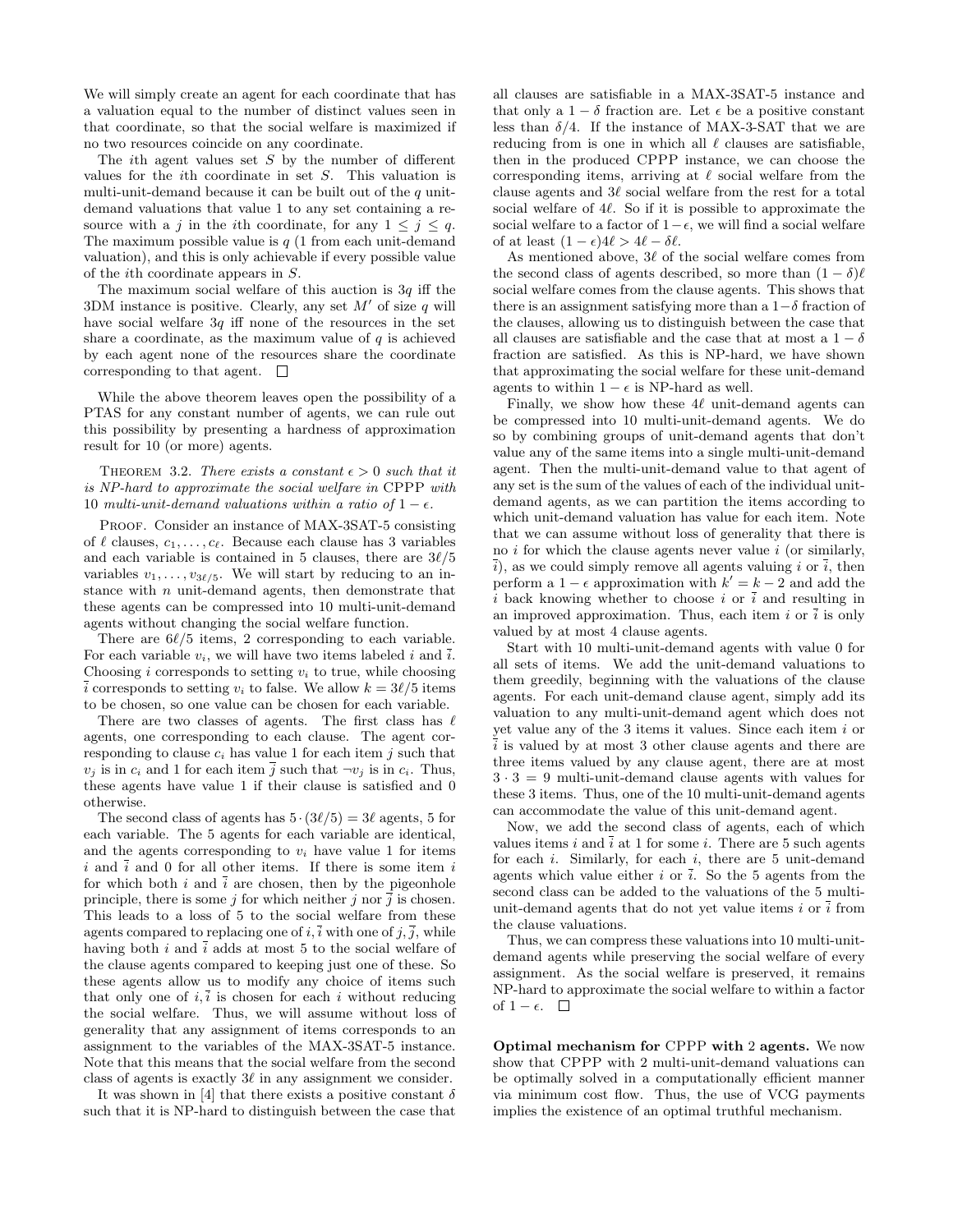

Figure 3.1: example of minimum-cost flow network construction for  $w = 2$  and  $m = 3$ .

THEOREM 3.3. There exists an optimal computationallyefficient and truthful mechanism for CPPP with 2 multiunit-demand valuations.

Our mechanism uses minimum cost flow, for which integral solutions can be found in polynomial time [14]. Minimum cost flow is similar to network flow, except that each edge has a cost and the goal is to find a flow of value f with minimum total edge cost. We now formally describe the mechanism:

Input: an instance of CPPP with two agents 1, 2, where each agent i has a multi-unit-demand valuation  $v_i$  such that each  $v_i$  is composed of  $w_i$  unit-demand valuations  $v_i^1, \ldots, v_i^{w_i}$ (see Def. 3.1).

#### The mechanism:

- 1. Step I: add "dummy" unit-demand valuations (that equal 0 for all subsets of resources) if necessary to ensure that  $w_1 = w_2 = w \geq k$ .
- 2. Step II: create a minimum-cost flow network (see Fig. 3.1). In addition to the source and target nodes s and t, the network contains node  $p_{i,r}$  corresponding to agent *i*'s *r*th unit-demand valuation  $v_i^r$ , and two nodes  $q_{1,j}$  and  $q_{2,j}$  for each resource  $j \in [m]$ . The edge set contains an edge from s to each node  $p_{1,j}$ , and an edge from each node  $p_{2,j}$  to t. In addition, for each  $j \in [m]$ , create an edge from  $q_{1,j}$  to  $q_{2,j}$ . Set the cost of each of these edges to be 1.

Let  $v_{max}$  be a positive real value that is strictly higher than both agents' values for each single resource (say,  $v_{max} = \max_{i \in [2], j \in [m]} v_i(\{j\}) + 1$ . Create, for each  $j \in [m], r \in [w]$ , an edge from  $p_{1,r}$  to  $q_{1,j}$  of cost  $v_{max} - v_1^r(\{j\})$  and an edge from  $q_{2,j}$  to  $p_{2,r}$  of cost  $v_{max} - v_2^r(\{j\})$ . (Observe that all costs are positive integers.)

Set the capacities of all edges to be 1.

- 3. Step III: compute a minimum-cost flow  $f$  with flow value  $k$  and integer flow along each edge (*i.e.*, the flow along each edge is in  $\{0, 1\}$ .
- 4. Step IV: set S to be the subset of  $[m]$  such that  $j \in S$  iff the flow in f along the edge from  $q_{1,j}$ to  $q_{2,j}$  is positive. Observe that the k units of flow in  $f$  emanating from  $s$  must traverse exactly  $k$  edges of the form  $(q_{1,j}, q_{2,j})$ , and hence  $|S| = k$ .
- 5. Step V: output the set of resources  $S$  and the VCG payments.

Clearly, the mechanism is computationally efficient (recall that the computation of minimum-cost flow with integer values is tractable [14]). We are left with showing that the mechanism outputs the social-welfare maximizing subset of resources, after which truthfulness follows from the use of VCG payments.

Lemma 3.4. The above mechanism which solves CPPP with 2 multi-unit-demand valuations outputs a subset of resources of size k that maximizes the social welfare.

PROOF. Observe that the  $k$  units of flow in  $f$  emanating from  $s$ , and the  $k$  units of flow going into  $t$  traverse edges that have a total cost of  $2k$ , and that the k units of flow along the edges from  $q_{1,j}$  nodes to  $q_{2,j}$  nodes traverse edges that have a total cost of  $k$ . Hence, the total cost of these edges is  $3k$  regardless of how the flow  $f$  is achieved.

Consider  $j \in S$  (computed in Step IV of the mechanism). Observe that because there is 1 unit of flow traversing the edge  $(q_{1,j}, q_{2,j})$ , there must be exactly one incoming edge leading to node  $q_{1,i}$ , and exactly one outgoing edge leaving node  $q_{1,j}$ , on which the flow in f is 1. Consider a specific edge  $(q_{1,j}, q_{2,j})$  and let  $(p_{1,r}, q_{1,j})$  and  $(q_{2,j}, p_{2,r'})$  be the edges through which the flow in  $f$  equals 1. Observe that the total cost of these two edges is  $2v_{max} - v_1^r(\{j\}) - v_2^{r'}(\{j\}).$ We define  $c : S \to \mathbb{Z}^+$  to be the function that maps each  $j \in S$  to the total cost of the incoming and outgoing edges to  $q_{1,j}$  and  $q_{2,j}$  (not including the edge between them).

Now, for some pair of partitions of  $S P_1 = (P_1^1, \ldots, P_1^w)$ and  $P_2 = (P_2^1, \ldots, P_2^w)$ ,

$$
\sum_{j \in S} c(j) = 2kv_{max} - \sum_{r=1}^{w} v_1^r(P_1^r) - \sum_{r=1}^{w} v_2^r(P_2^r)
$$
  
\n
$$
\geq 2kv_{max} - \max_{P=(P^1, \dots, P^w)} \sum_{r=1}^{w} v_1^r(P^r)
$$
  
\n
$$
- \max_{P=(P^1, \dots, P^w)} \sum_{r=1}^{w} v_2^r(P^r)
$$
  
\n
$$
= 2kv_{max} - v_1(S) - v_2(S),
$$

where the maxima in the above equations are taken over  $w$ -partitions of  $S$ .

Therefore, the total cost of flow  $f$  (including the edges leaving  $s$ , the edges entering  $t$  and the edges leading from the  $q_{1,j}$ 's to the  $q_{2,j}$ 's) is at least  $2kv_{max}+3k$  minus the social welfare of the set  $S$ . This lower bound is tight, as choosing the set maximizing the social welfare and the incoming and outgoing flows that correspond to the unit-demand valuations that maximize each  $v_i$  guarantees a total cost of exactly  $2kv_{max} + 3k$  minus the maximum social welfare. Hence, the computation of the k-flow of minimum cost determines the value of the social-welfare maximizing outcome, and the set S produced achieves this maximum.  $\Box$ 

Note that we can use this mechanism in a randomized fashion with 3 or more agents by selecting 2 of the agents uniformly at random, then running the mechanism on them. This gives a decent approximation ratio for 3 agents.

COROLLARY 3.5. There is a randomized universally truthful mechanism for CPPP with 3 multi-unit-demand agent that achieves a 2/3 approximation of the social welfare in expectation.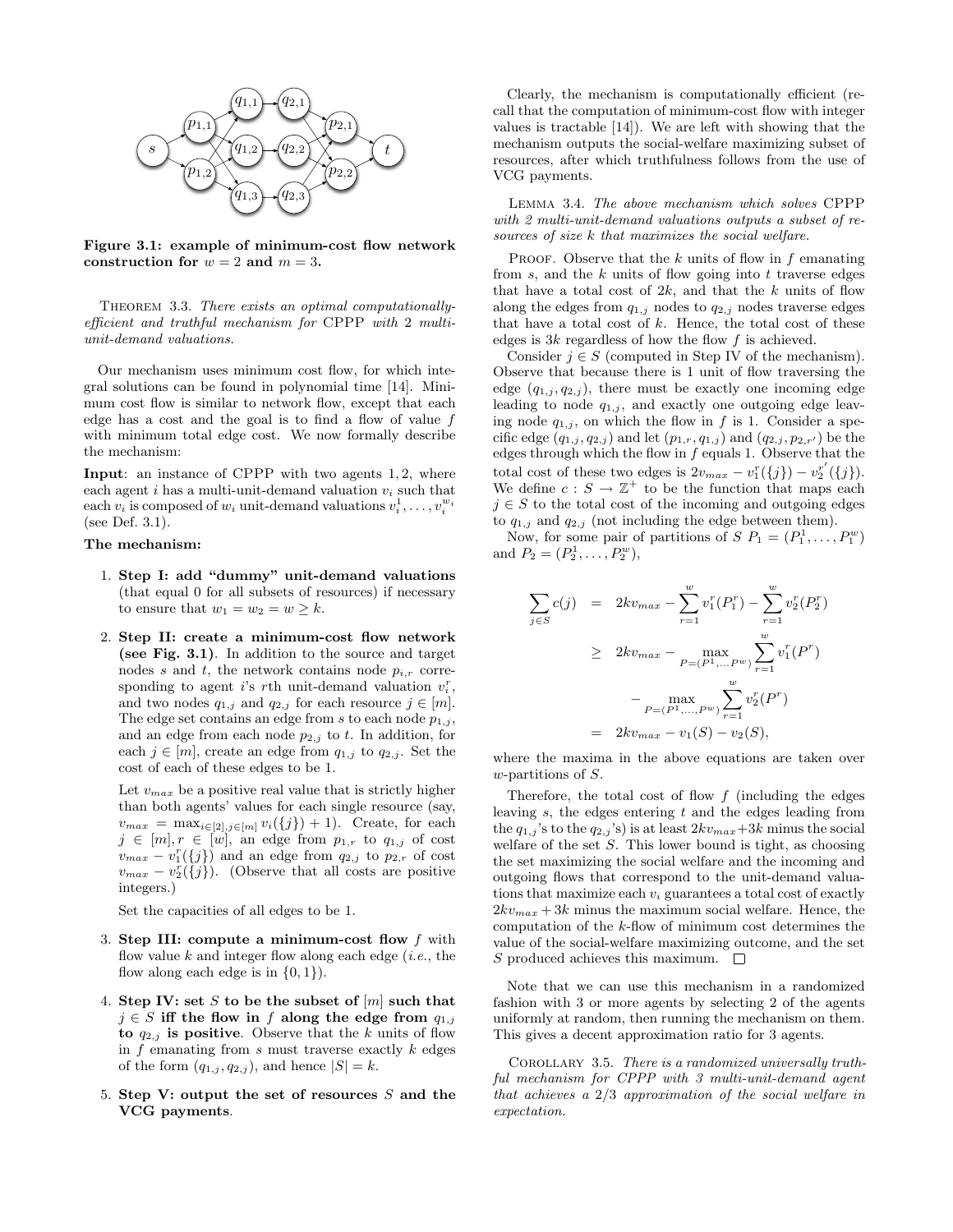VCG-based mechanisms. Theorem 3.3 shows that there is a computationally efficient VCG mechanism for CPPP with 2 multi-unit-demand valuations. In contrast, we prove the following hardness of approximation result for CPPP with 3 or more multi-unit-demand valuations.

THEOREM 3.6. No computationally efficient MIR mechanism can approximate CPPP with 3 multi-unit-demand valuations within  $m^{-(\frac{1}{2}-\epsilon)}$  (for any constant  $\epsilon > 0$ ) unless  $NP \subset P/poly.$ 

PROOF. The proof here is essentially the same as that of Theorem 2.2, in that the proof of NP-hardness can be modified to make use of the smaller range by setting each of the resources outside of  $[m^{\alpha}]$  to add 1/2 to the social welfare. In this case, we can fold this value in to the multiunit-demand valuation of one of the agents without affecting the social welfare gain from the resources in  $[m^{\alpha}]$ . Running M in this case yields a social welfare of  $3q + (k - q)/2$  iff there is a set of q resources from  $[m^{\alpha}]$  with social welfare 3q, corresponding to a 3-dimensional matching. So M cannot run in polynomial time unless  $NP \subset P/poly$ .  $\square$ 

# 4. FPTAS FOR CPPP WITH CAPPED AD-DITIVE VALUATIONS

Capped additive valuations. Intuitively, a capped additive valuation is a valuation function that is additive (the value for each bundle of resources is the additive sum of the per-resource values) but cannot exceed some threshold.

DEFINITION  $4.1$  (ADDITIVE VALUATIONS). We call the valuation function v additive (linear) if  $v(S) = \sum_{i \in S} v({j})$ for every  $S \subseteq [m]$ .

DEFINITION  $4.2$  (CAPPED ADDITIVE VALUATIONS). v is a capped additive valuation if there exists an additive valuation a, and a real value  $B > 0$ , such that, for each  $S \subseteq [m]$ ,  $v(S) = \min\{a(S), B\}.$ 

NP-hardness and an FPTAS. 2-{0,1}-unit-demand valuations are a subclass of capped additive valuations (where  $B = 1$ , and so our negative results in Sec. 2 for CPPP with n agents extend to capped additive valuations. What about a constant number of agents? Observe that finding the optimal outcome for a single agent is trivially in P (simply take the  $k$  most valued resources). It turns out, by reduction from Subset Sum, that even with 2 agents, this is no longer the case.

Theorem 4.1. CPPP with 2 capped additive valuations is NP-hard.

PROOF. We reduce from Subset Sum, where we are given a set of positive integers  $v_1, \ldots, v_\ell$  and a target t, and the goal is to find a subset of  $v_1, \ldots, v_\ell$  that sums to t. Given an instance of Subset Sum, we construct an instance to our problem with  $m = 2\ell$  resources,  $k = \ell$ , and 2 agents with valuations  $v_1(S) = \min\{\sum_{j \in S} 2\bar{v}_{1j}, 2t\}$  and  $v_2(S) =$  $\min\{\sum_{j\in S}\overline{v}_{2j},B\},\,$  where  $B=k\cdot\max_jv_j$  and  $\overline{v}_{1j},\overline{v}_{2j}$  are:

$$
\bar{v}_{1j} = \begin{cases}\n2v_j, & j \leq \ell \\
0, & \text{otherwise}\n\end{cases}
$$
\n
$$
\bar{v}_{2j} = \begin{cases}\nB/k - v_i, & j \leq \ell \\
B/k, & \text{otherwise}\n\end{cases}
$$

Observe that if there exists a subset S s.t.  $\sum_{i \in S} a_i = t$ , by choosing the set of resources  $S' = S \cup \{ \ell + 1 \dots 2\ell - |S| \}$ we have  $v_1(S') + v_2(S') = B + t$ .

Conversely, consider a subset of resources in our problem of size m with social welfare of at least  $B + t$ . Consider the set of resources with index at most  $\ell$ . If the corresponding resources summed to more than  $t$ , then agent 2 would have total value less than  $B - t$ , while agent 1 would have value of only 2t, for a total value of less than  $B + t$ . If the corresponding resources summed to less than  $t$ , then the social welfare would be  $B$ , plus the sum of the corresponding set, which is less than  $B + t$ . So the subset must have a sum of exactly t.  $\square$ 

However, using dynamic programming we obtain an FP-TAS for any constant number of agents.

THEOREM 4.2. There exists an FPTAS for CPPP with a constant number of capped additive valuations.

PROOF. We will use a dynamic programming procedure. For  $b = \max_{i \in n} b_i$ , we divide the interval  $[0, b]$  into  $\frac{n \cdot m}{\epsilon}$ segments, each of length  $\frac{\epsilon b}{n\cdot m}$ , and denote  $p(x) = \lfloor x \cdot mn/\epsilon b \rfloor$ . We will maintain an *n* dimensional table with  $(\frac{n \cdot m}{\epsilon})^n$  entries, denoted A, where in each entry  $a_{ij...k}$  we will store a subset S for which  $p(v_n(S)) = k, p(v_2(S)) = j, \ldots p(v_n(S)) = k$ , if such a subset exists. For every subset  $S, A(S)$  shall denote its corresponding entry in the table.

Assume some arbitrary ordering  $\{1 \dots m\}$  over the set of resources, and consider the following procedure. We initialize the table with the empty set in all entries. At stage  $j$ , for each subset  $S \in A$ , s.t.  $|S| < k$ , let  $T = A(S \cup \{j\})$ . If  $|S \cup \{j\}| \leq |T|$  or  $T = \emptyset$ , we set  $A(S \cup \{j\}) = S \cup \{j\}.$ After the mth stage we iterate over al entries in the table, and choose the subset with highest social welfare. The procedure runs in  $O(m \cdot (\frac{mn}{\epsilon})^n)$  steps, which is polynomial in m and  $1/\epsilon$  as required.

Let O denote the optimal solution,  $O_j = \{i \leq j | i \in O\}.$ By induction on the stage of the algorithm, we can show that at stage  $\ell$  there is a subset  $S_{\ell}$  s.t.  $S_{\ell} \in A(O_{\ell}), |S| \leq |O_{\ell}|$ and for every agent i we have that  $v_i(O_\ell) - v_i(S_\ell) \leq \ell$ .  $\frac{\epsilon b}{m \cdot n}$ . For  $\ell = 1$  the claim is trivial. For a  $\ell \leq m$ , if  $\ell \notin$  $\overline{O}_{\ell}^{n}$ , the claim trivially holds from the inductive hypothesis. Otherwise, there is a subset  $S_{\ell-1}$ , s.t.  $|v_i(O_{\ell}) - v_i(S_{\ell-1} \cup$  $\{\ell\})| = |v_i(O_{\ell-1} \cup \{\ell\}) - v_i(S_{\ell-1} \cup \{\ell\})| \leq (\ell-1) \cdot \frac{\epsilon b}{m \cdot n}$  for every i, and  $|S_{\ell-1}| \leq |O_{\ell-1}|$ . If another subset  $S' \neq S \cup \{\ell\}$ is stored in  $A(O_{\ell})$  then  $|v_i(S \cup {\ell}) - v_i(S')| \leq \frac{\epsilon b}{m \cdot n}, |S'| \leq$  $|S \cup \{\ell\}|$ , and the claim holds.  $\square$ 

VCG-based mechanisms. In a similar fashion to the above lower bounds, we can show that there is no hope in VCG-based mechanisms for this class of valuations either.

Theorem 4.3. No computationally-efficient MIR mechanism can approximate CPPP with 2 capped additive valuations within  $m^{-(\frac{1}{2}-\epsilon)}$  (for any constant  $\epsilon > 0$ ) unless  $NP \subset P/poly$ .

PROOF. Since the reduction for budget additive agents did not rely on minimizing the number of resources required to match the social welfare of the set of all resources, we cannot rely on the same trick here as in the above two theorems. Instead, we rely on the structure of the reduction. The number of resources which are valued by agent 1 at 0 and agent 2 at  $B/k$  doesn't affect the proof (as long as it's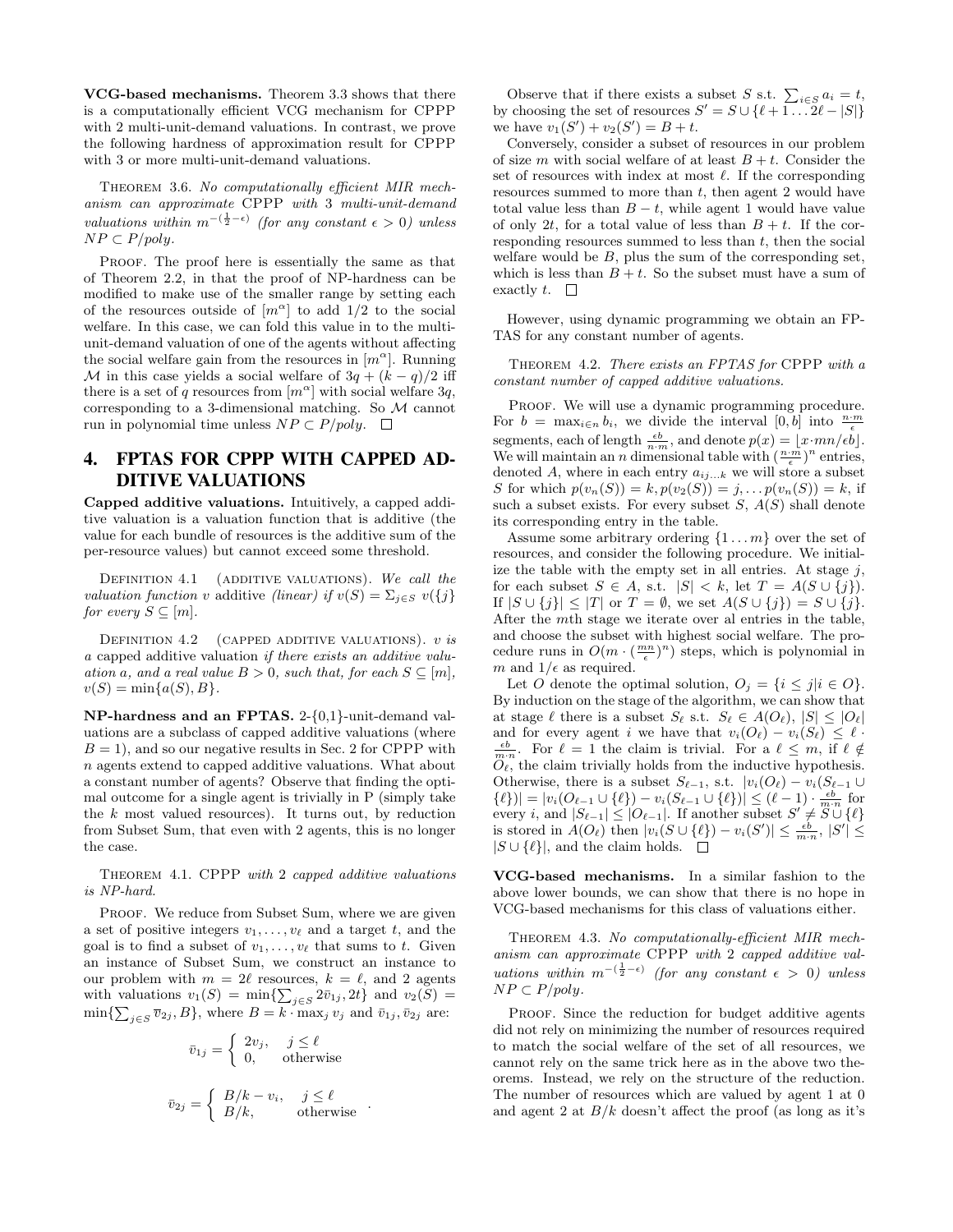larger than  $\ell$  and at least k), so we just add  $m - m^{\alpha}$  more of these. The particular value of  $k$  also doesn't matter, as long as it's at least  $\ell$ , so losing control of how k relates to  $m^{\alpha}$  isn't an issue. Thus, using the same reduction after this modification, we see that  $M$  can be used to solve subset sum instances of size  $m^{\alpha}$ , and is therefore does not run in polynomial time unless  $NP \subset P/poly$ .  $\square$ 

# 5. TRUTHFULNESS IS HARD EVEN WITH A SINGLE AGENT

Coverage valuations. Intuitively, in a coverage valuation each resource represents a set of elements in some universe U, and the value of each set of resources  $S \subseteq [m]$  equals the cardinality of the subset of  $U$  that is covered by its resources (that is, by the subsets of  $U$  represented by the resources in  $S$ ).

DEFINITION 5.1 (COVERAGE VALUATIONS). We call the valuation function v a coverage valuation if there exists a universe of elements U, subsets  $S_1, \ldots, S_m \subseteq U$ , and a real number  $\alpha > 0$  such that  $v(S) = \alpha | \bigcup_{j \in S} S_j |$ , for every  $S \subseteq$  $[m]$ . Such a valuation is represented by a list of the m sets  $S_1, \ldots, S_m$ .

The hardness of being truthful with a single agent. [13] shows that no computationally-efficient and truthful mechanism for CPPP with 2 submodular valuations can obtain an approximation ratio better than  $\frac{1}{\sqrt{m}}$  (while a constant non-truthful approximation exists). [16] proves the tightness of this result in [13] by presenting a truthful, computationally efficient mechanism with an approximation ratio of  $\frac{1}{\sqrt{m}}$ .

One might suspect that the hardness of truthful computation in [13] stems from the conflict of interests between the two agents. When there is only one agent, the interests of the mechanism designer and the single agent are trivially aligned; both strive to better the agent's outcome (that is also the total social welfare). We now give the first evidence that, surprisingly, algorithmic mechanism design can be non-trivial even in single-player environments. We believe that this result raises intriguing questions in algorithmic mechanism design regarding the "right" solution concept/framework for analyzing incentives.

Inapproximability result. We strengthen the result in [13] (which we prove for  $n = 1$  and for coverage valuations). Our proof greatly simplifies the long and complicated proof in [13].

THEOREM 5.1. No computationally-efficient and truthful mechanism for CPPP with one coverage valuation obtains an approximation ratio within  $m^{-(\frac{1}{2}-\epsilon)}$  (for any constant  $\epsilon > 0$ ) unless  $NP \subset P/poly$ .

PROOF. We begin by presenting a simple characterization of truthful mechanisms for CPPP with a single agent, that can easily be generalized to hold for all 1-player mechanism design environments. Our characterization shows that every truthful mechanism is an affine maximizer (see [15, 13]).

LEMMA 5.2. If  $M$  is a truthful mechanism for CPPP with a single agent 1, then there exists a collection O of subsets of resources of size k, and a real number  $w_0 \in R$  for each  $o \in O$  such that, for each valuation function  $v_1$  of agent 1, the outcome  $o(v_1) \in O$  that M outputs for  $v_1$  is in argma $x_{o \in O}(v_1(o) - w_o)$ .

PROOF. Let O be the collection of outcomes (subsets of  $[m]$  of size k) that agent 1 can achieve (*i.e.*, outcomes that the mechanism outputs for some valuation of 1). In truthful mechanisms, the payment of a player is independent of his own valuation function, and can only depend on the outcome and on the valuations of the other players. Because we are dealing with a single-player environment, we can associate each outcome  $o \in O$  with the payment that M outputs for that outcome  $w_o$ . Now, M's truthfulness implies that, if M outputs the outcome  $o \in O$  for the valuation  $v_1$ , then it must hold  $v_1(o) - w_o \ge v_1(o') - w_{o'}$  for each  $o' \in O$  (otherwise, 1 is better off lying and announcing the valuation for which  $M$  outputs  $o'$ ). The lemma follows.

We now prove an inapproximability result for truthful mechanisms. Let  $M$  be a truthful mechanism. We now know that there exists a collection  $O$  of subsets of resources of size k, and per-outcome "weights" (the  $w_0$ 's), such that  $M$  exactly optimizes 1's value over  $O$ , given the outcome weights. Let  $\alpha = \max_{o \in O} 2|w_o| + 1$ . Observe that for every  $S, T \in O$  such that  $v_1(S) \neq v_1(T)$  it holds that  $|v_1(S) - v_1(T)| > |w_S - w_T|$ . So we can safely ignore the outcome weight, as maximizing  $v_1(S) - w_S$  also maximizes  $v_1(S)$ . Hence, from now on, we need only consider MIR mechanisms (that for each possible  $v_1$  output an outcome  $o(v_1) \in O$  that is in  $argmax_{o \in O} v_1(o)$ ). The following lemma concludes the proof of the theorem.

Lemma 5.3. No MIR mechanism for CPPP with with one coverage valuation achieves an approximation ratio of at least  $m^{-(\frac{1}{2}-\epsilon)}$  unless  $NP ⊆ P/poly$ .

PROOF. Let  $M$  be a MIR mechanism that obtains an approximation ratio better than  $m^{-(\frac{1}{2}-\epsilon)}$ . [13] shows that the VC dimension of M's range (that is, O) must be at least  $m^{\alpha}$ for some constant  $\alpha > 0$  (using essentially the arguments used in the proof of Theorem 2.2).

We now show a reduction from the NP-hard  $t$ -COVER [4] with  $m^{\alpha}$  sets. In t-COVER, the input is  $m^{\alpha}$  subsets of a universe  $E, T_1, \ldots, T_{m^{\alpha}}$ , and an integer t, and the objective is to determine whether there are  $t$  sets that cover  $E$ . We now construct the valuation function of agent 1. We create a universe U that consists of two disjoint copies of  $E, E_1$ and  $E_2$ , plus a set of  $m - t$  additional elements,  $E_3$ . To define the coverage valuation  $v_1$  we need to define the sets  $S_1, \ldots, S_m \subseteq U$  (see Def. 5.1). Re-order the resources such that the  $m^{\alpha}$  resources corresponding to this VC-dimension are the set  $[m^{\alpha}]$ . For each  $j \in m^{\alpha}$  let the set  $S_j$  be the subset of U that covers all elements in  $E_1$  and  $E_2$  that are covered by  $T_j$ . For each  $j \in \{m^{\alpha} + 1, \ldots, m\}$  let  $S_j$  be a set that covers a single unique element in  $E_3$ .

Observe that if the minimal number of sets needed to cover  $E$  in  $t$ -COVER is  $r$ , then any optimal outcome in our CPPP instance is one that contains r resources corresponding to r covering sets in t-COVER, and  $k - r$  additional resources from  $E_3$  (chosen arbitrarily). The output of M thus determines the value of r. If  $r \leq t$  then there exist  $t$  sets in MAX-t-COVER that cover  $E$ , otherwise no such t sets exist. Observe that the reduction is polynomial, yet is not uniform (because of the non-constructiveness of the Sauer-Shelah Lemma), and hence our result is dependent on the computational assumption that NP is not contained in  $P/poly. \square$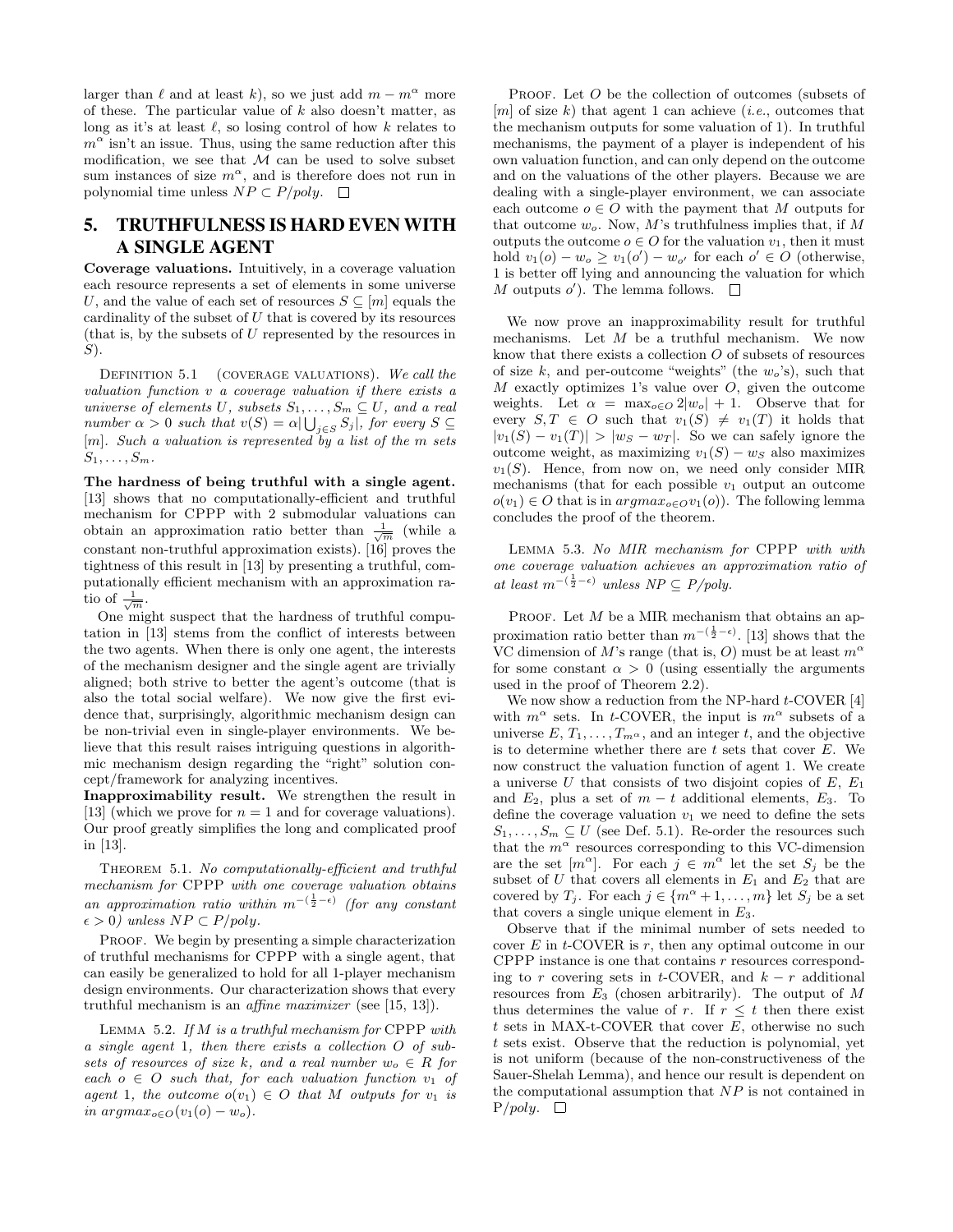# 6. INAPPROXIMABILITY OF FRACTION-ALLY-SUBADDITIVE VALUATIONS

Fractionally-subadditive valuations. Intuitively, a valuation is fractionally-subadditive (termed "XOS" in [9, 11]) if it is the maximum of a collection of additive (linear) valuations (valuations where the value of each set is simply the additive sum of the per-resource values).

DEFINITION 6.1 (FRACTIONALLY SUBADDITIVE). A valuation function  $v$  is fractionally subadditive) if there exist additive valuations  $\{a^1, \ldots, a^t\}$  s.t.  $v(S) = \max_{j \in t} a^j(S)$ . Such a valuation is represented by a list of the t valuations  $a^j, j \in [t]$ .

Remark: constant number of agents. Although multiunit demand agents are a special case of fractionally subadditive agents in general, this leads to an exponential blowup in description size with our choice of representation. So while 3 multi-unit demand agents creates an NP-hard problem, a constant number of fractionally subadditive agents allow a polynomial time algorithm.

THEOREM 6.1. CPPP with a constant number of agents with fractionally-subadditive valuations can be solved in polynomial time.

PROOF. Each fractionally-subadditive valuation takes the maximum over linearly many additive valuations. If one of these additive valuations is chosen for each agent, the resulting auction can be trivially solved in polynomial time. This solution gives a lower bound on the maximum social welfare. If the additive valuations chosen happen to be the ones that exhibit the maximum in an optimal allocation, the solution found will also be optimal. Thus, by enumerating over all possible choices, an optimal allocation can be found. If there are  $c$  agents with at most  $\ell$  additive valuations each, there are  $O(\ell^c) \subseteq poly(\ell)$  choices to enumerate over. Thus, the solution to the auction can be found in polynomial time.  $\Box$ 

Inapproximability result. We now present a reduction from LABEL-COVER $_{max}$  to CPPP with n fractionally-subadditive valuations that preserves an approximation gap. First, we define LABEL-COVER $_{max}$  and discuss the complexity of its approximation. A LABEL-COVER $_{max}$  instance consists of a regular bipartite graph  $G = (V_1, V_2, E)$ , a set of *n* labels  $N = \{1, ..., n\}$  and for each edge  $e \in E$ a partial function  $\Pi_e : N \to N$ . We say that the edge  $e = \{x, y\}$  for  $x \in V_1, y \in V_2$  is satisfied if  $x$  is labeled with  $l_1$  and y with  $l_2$  such that  $\Pi_e(l_1) = l_2$ . The goal of LABEL- $\mathrm{COVER}_{max}$  is to find an assignment of labels to the nodes in  $V_1$  and  $V_2$  such that each node has exactly one label and as many edges as possible are satisfied. It was shown in [1] that LABEL-COVER $_{max}$  is quasi-NP-hard to approximate.

THEOREM  $6.2$  ([1]). For any sufficiently small constant  $\gamma > 0$ , it is quasi-NP-hard to distinguish between the following two cases in LABEL-COVER $_{max}$ : (1) YES case: all edges are covered, and (2) NO case: at most a  $2^{-\log^{1-\gamma} n}$ fraction of the edges are covered, where n is the size of the  $\label{eq:LBEL-COVER} \text{LABEL-COVER}_{max} \ \ \text{instance}.$ 

We make use of Theorem 6.2 to show a similar hardness result for CPPP with fractionally-subadditive valuations.

THEOREM 6.3. It is quasi-NP-hard to obtain an approximation ratio of  $2^{\frac{\log^{1-\gamma} b}{6}}$  for CPPP with fractionally-subadditive valuations where b is the size of the CPPP instance.

PROOF. We prove this using a gap-preserving reduction from LABEL-COVER $_{max}$ : We are given as input an instance of LABEL-COVER<sub>max</sub> consisting of a graph  $G =$  $(V_1, V_2, E)$ , a set of labels N and a set of partial functions  $\Pi_e$  for each  $e \in E$ . We create a CPPP instance with  $|V_1|$ agents, one corresponding to each node in  $V_1$ . The resource set is  $V_2 \times N$ . We now define the fractionally-subadditive valuation  $v_i$  of each agent i. For every label  $l \in N$ , we define the additive valuation function  $a_{i,l}$ .

$$
a_{i,l}(\{(j,l')\}) = \begin{cases} 1, & \{i,j\} \in E \text{ and } \Pi_{\{i,j\}}(l) = l' \\ 0, & \text{otherwise} \end{cases}.
$$

So  $a_{i,l}(S)$  represents how many edges incident with i are covered if we choose label l for vertex  $i \in V_1$  and the best label from the set  $\{l' : (j, l') \in S\}$  for vertex  $j \in V_2$ .

The fractionally-subadditive valuation of agent  $i$  is defined by

$$
v_i(S) = \max_{l \in N} \{a_{i,l}(S)\}.
$$

So agent i gets the value for the best possible choice of a single label for vertex  $i$  given the label choices for  $V_2$  implied by S. We set the size of the set of resources to be chosen in our CPPP instance to be  $|V_2|$ .

If the LABEL-COVER $_{max}$  instance is a YES case, we can find a set of resources with social welfare  $|E|$ . Simply take any labeling that covers every edge and for every  $j \in V_2$ , choose the resource  $(j, l')$ , where j is labeled by l' in the labeling. Call this set S. Clearly,  $v_i(S)$  equals the degree of node *i*, as if we choose l such that i is labeled by  $l$ ,  $\Pi_{\{i,j\}}(l) =$ l' for each  $(j, l') \in S$ . So the social welfare given these resources is  $|E|$ .

We now show that if the LABEL-COVER $_{max}$  instance is a NO case, then the maximum social welfare is bounded by  $2^{-\frac{\log^{1-\gamma} n}{6}}|E|$  for sufficiently large *n*. Note that if *n'* is the size of the LABEL-COVER $_{max}$  instance, our construction guarantees  $n \leq (n')^2$ . So our bound is at least

$$
2^{-\frac{\log^{1-\gamma}[(n')^2]}{6}}|E|\geq 4\cdot 2^{-\frac{\log^{1-\gamma}n'}{3}}|E|
$$

for sufficiently large  $n'$ . In order to simplify our expressions in the rest of the proof, let  $\alpha = 2^{-\frac{\log^{1-\gamma} n}{6}}$ . Using the above bound, we see

$$
\alpha \ge 4 \cdot 2^{-\frac{\log^{1-\gamma} n'}{3}}.\tag{1}
$$

Suppose by way of contradiction that we reduced from a NO case, but the maximum social welfare is at least  $\alpha|E|$ .

Let  $S$  be a set of resources in the CPPP instance with a social welfare of at least  $\alpha|E|$ . Recall also that each agent *i*'s fractionally-subadditive valuation  $v_i$  is defined as the pointwise maximum over a set of additive valuations. Let  $a_{i,l}$  be the additive valuation in the set of valuations making up  $v_i$ for which  $a_{i,l}(S)$  is maximized (and so  $v_i(S) = a_{i,l}(S)$ ). If we fix a choice of j,  $a_{i,l}$  assigns a value of 1 to at most one of the resources  $(j, l')$  for  $l' \in N$ . Moreover,  $a_{i,l}$  can only assign value to a resource  $(j, l')$  if  $\{i, j\} \in E$ . We say that an edge between vertex  $i \in V_1$  and vertex  $j \in V_2$  is satisfied by the set S if  $(j, \Pi_{\{i,j\}}(l)) \in S$ . Observe that the total social welfare value of  $S$  equals the number of edges satisfied by  $S$ .